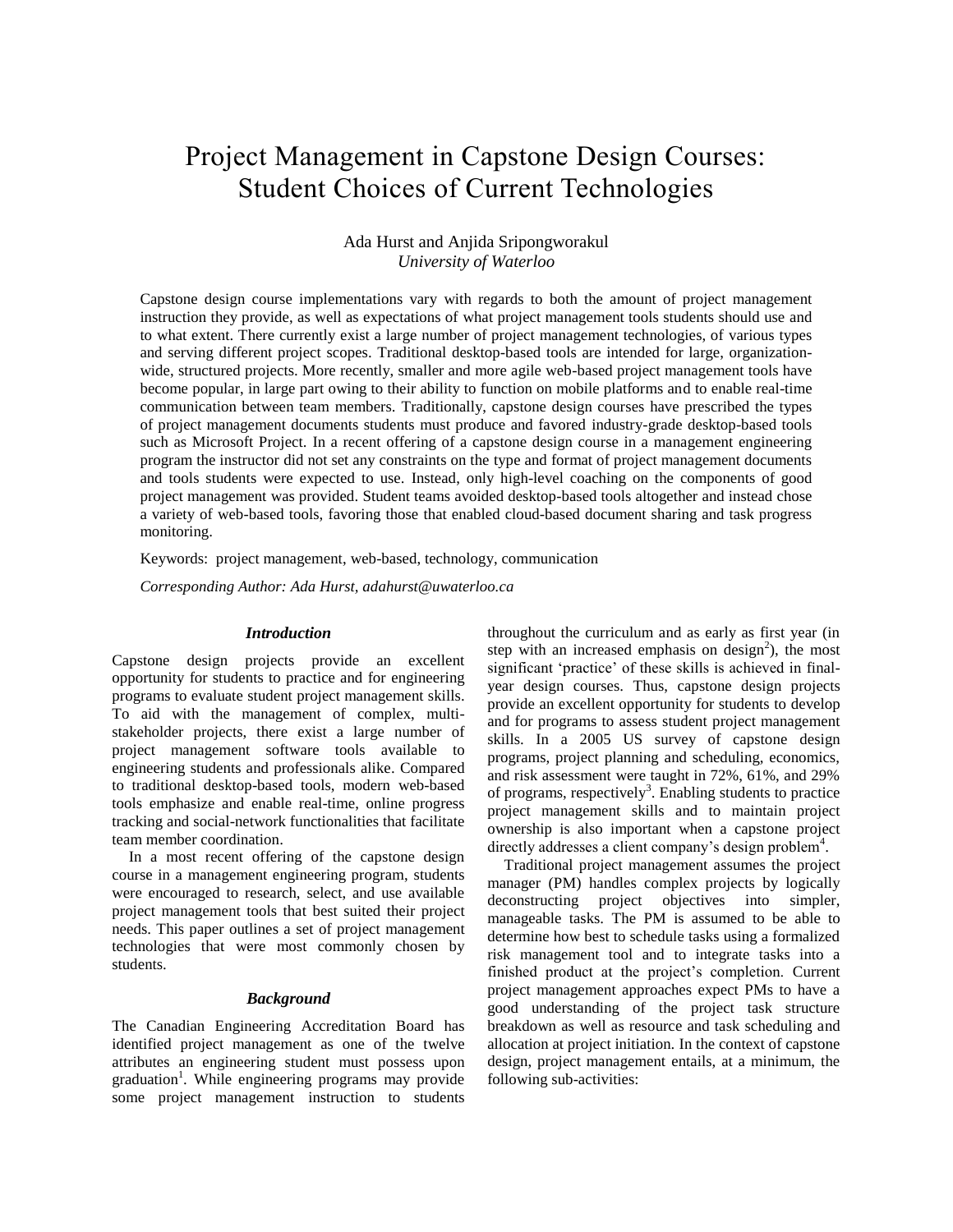- Breakdown of the design activity into manageable tasks
- Estimation of task duration and interdependencies, as well as task assignment among team members
- Scheduling of tasks, taking into account task and schedule contingencies
- Identification of risks and risk mitigation plans; determining their impact on project schedule
- Management of capital, material and time
- Management of team members

Below we review some popular project management tools and identify common features that support the subactivities highlighted above.

## **Trends in project management tools**

Desktop-based project management tools have been traditionally used for structured, organizational-wide scale projects. For example, Microsoft Project<sup>a</sup> requires a PM to input a certain number of hours per week to update an existing approved project plan. The PM inputs into the software the approximate budget, project-specific constraints, milestones, and a developed project task structure. Similarly, Project Kickstart<sup>b</sup> comes with a Gantt chart and a centralized document repository. A wizard assists the PM in creating the project plan using a series of streamlined questions for identifying project obstacles, risks, solutions, and goals, allowing him/her to gain a deeper understanding of the project being managed and to set task parameters for contingent scenarios $\bar{5}$ .

With the rise of social media and the need to improve collaboration among team members, web-based tools have been quickly gaining popularity, with an increasing focus on supporting communication among team members, and less so on the budget and milestone tracking capabilities of desktop tools. Their features are similar to social media platforms, including using user comments and mentions on tasks to bring other team members' attention to the tasks, displays of streams of activities in a project's progress, and integration with major web-based applications such as virtual cloud storage systems. For example, Google products such as Docs<sup>c</sup>, Drive<sup>d</sup>, Calendar<sup>e</sup>, and Hangouts<sup>f</sup>, allow for realtime, synchronous communication as well as file and calendar sharing and editing. Another web-based tool – Basecamp<sup>g</sup> - focuses on connecting geographically remote team members and neglects the ability to create task dependencies and Gantt charts, or to define deadlines or budgets. Similarly, Asanah promotes task management by encouraging users to group tasks into projects and providing automatic notifications in the Asana inbox sent directly to users' emails. It also includes a comprehensive dashboard on project progress indicating tasks completed and remaining, as well as a seamless search feature through projects, tasks, and tags. Another such tool - Trello<sup>i</sup> - takes a unique project management approach with its adoption of the Kanbanlike to-do boards for tasks, with sub-tasks integrated as drag-and-drop cards. All reviewed tools have downloadable mobile application versions.

The table below summarizes common features shared by current popular project management tools – both desktop and web based. *Task management* refers to the ability to add, delete, modify, view, comment on, mark as complete, and assign tasks to project team members, or have them follow the task. *Sharing and collaboration* refers to file sharing and management, as well as calendars' syncing notifications. This feature overlaps with the *communication and notification alerts* feature, which also includes the ability to send messages, mention team members on tasks, and automatically receive updates on tasks and projects assigned or following. *Budget and milestone tracking* allows users to manage projects' finances, time, costs, and completion progress. *Issue management* is more widely applicable to software project management tools, such as JIRA<sup>j</sup>, which specialize in quality assurance, bug control, and code testing.

|                   | Task<br>management | Sharing and<br>Collaboration | Communication &<br><b>Notification Alerts</b> | Budget/Milestone<br>Tracking | Issue<br>Management |
|-------------------|--------------------|------------------------------|-----------------------------------------------|------------------------------|---------------------|
| MS Project        | X                  | X                            | X                                             |                              |                     |
| Project KickStart | X                  | X                            |                                               | X                            |                     |
| Google products*  |                    | X                            | x                                             |                              |                     |
| Basecamp*         | X                  | X                            | X                                             |                              |                     |
| Asana*            | X                  | X                            | X                                             |                              |                     |
| Trello*           | X                  | X                            | x                                             |                              |                     |
| JIRA*             |                    | X                            | X                                             |                              | x                   |

**Note**: Tools marked with an asterisk are web-based.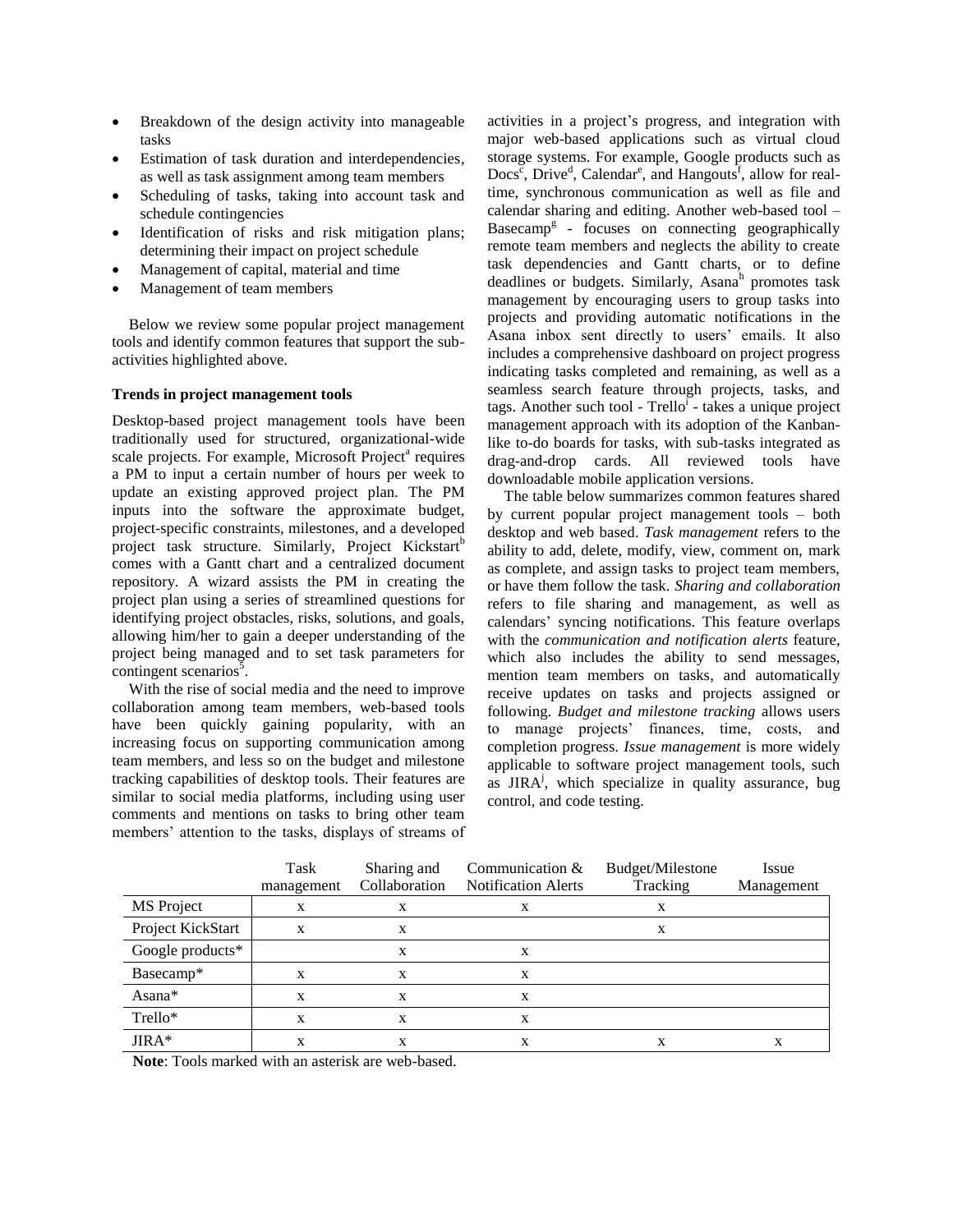# *Managing the capstone design project*

One of the decisions that capstone design course instructors must make is with regards to their involvement in the students' project management activities. Depending on the capstone program, course instructors might differ greatly in the extent to which they dictate the format of project management activities and documentation. Requirements may vary - from providing templates of the project management documents the teams must maintain, to enforcing the use of a particular project management tool $^{6}$  (e.g., MS) Project), to providing general guidelines on the types of documents students must maintain and allowing them to generate their own.

Below, we describe a new approach to project management in capstone projects and discuss its effectiveness, shortcomings, and directions for future improvements.

#### **General overview of the program**

The context of this investigation is the capstone design series of courses of the Management Engineering program at the University of Waterloo. It is comprised of two required courses taken by students in their final year. Projects cover a mix of management engineering sub-disciplines, including applied operations research, inventory and supply chain management, and information and decision support systems. By the end of the first course, student are expected to have formed groups of approximately four students, selected a project topic, analyzed the problem, identified the design requirements and specifications, developed a minimum of three conceptual designs, and proposed and delivered a low-fidelity prototype of a chosen design. This preliminary design is then further worked on, implemented, and verified in the second course of the series.

## **Project management requirements**

Throughout the project duration, student teams are expected to take ownership of the management of their project and to produce and maintain basic project management documents, such as a project schedule and risk register. Formal project management instruction is not provided at any time prior to this course. Since this a co-op program, it is assumed that students will have gained some project management skills in prior work experiences.

In offerings prior to Spring 2015, students attended a two-hour lecture on project and client management at the beginning of the first capstone course. The lecture broke down the various components of project management, as identified by the Project Management Institute<sup>7</sup>. Students were then instructed to use Microsoft Excel tables or Microsoft Project to produce documentation that addressed a majority of those components, specifically the development of a detailed work breakdown structure, a schedule, a budget, and a risk register. In some earlier offerings, students were even provided specific templates through which they were expected to report their progress in design review meetings. However, students found the effort to complete these templates to be an unhelpful overhead. Rather than serving the goal of improving project management, completion of the template to a satisfactory level became a goal in itself, resulting in the creation of a lot of unhelpful documentation. Overall, the endeavor to prescribe project management tools and specific project management documents was shown to be only partly meeting the goal of improving and assessing student project management skills. To many student teams, project management activities were considered required course work to be completed in parallel with their design project, but not necessarily directly deriving from or assisting the successful completion of the project.

In Spring 2015, a new approach was taken. Specifically, while a one-hour lecture on project management was still held in the first capstone course, it was less prescriptive in nature, instead engaging students in brainstorming a variety of elements that would result in a successful project and letting *them* identify project management components that would be relevant to and useful to consider in their design projects. Students came up with a number of relevant components, largely overlapping with those prescribed to previous cohorts. During the term, teams had to produce four main deliverables covering four design stages: problem analysis, requirements/specifications, conceptual design, and preliminary design. In all deliverables, they were also expected to report on their project management efforts; however, this time the requirements were kept less prescriptive. Specifically, teams were instructed as follows: "*It is up to each team to use whichever project management tools they are familiar/comfortable with. However, the chosen tools need to address (to a suitable extent) all identified components of good project management, including, but not limited to scheduling and milestones, risk management, budget, etc.)*"

Teams varied significantly in the tools they used, the extent to which they used them, and the features they seemed to most benefit from. Below, we identify some main themes that emerged from the class.

#### **Choice and use of project management tools**

No teams reported using Microsoft Project. Although one may assume that this was cost related, the software is provided for free to students at our university. In